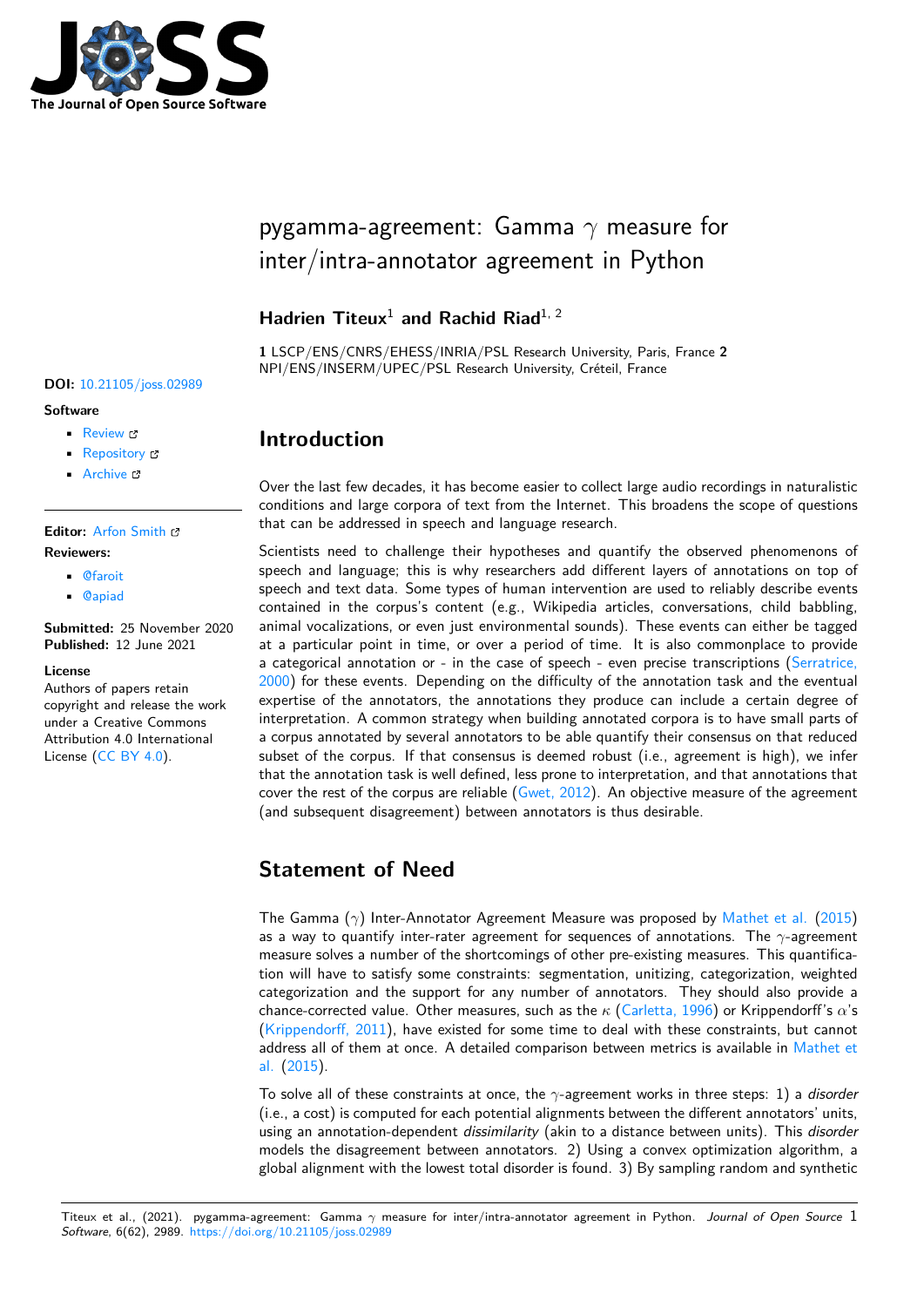

annotations from the original annotation and computing their own disorders, the original annotation's disorder value is chance-corrected to provide the final *γ*-agreement measure. The authors of Mathet et al. (2015) provided a Java freeware GUI implementation along with their paper and this implementation has already been used by some researchers (Da San Martino et al., 2019) to compute an inter-rater agreement measure on their annotations.

However, linguist and automated speech researchers today use analysis pipelines that are either Python or shell s[cripts. To this](#page-4-1) d[ay, no](#page-4-1) o[pen-source implementation](https://gamma.greyc.fr/) allows for the *γ*-agreement to be computed in a programmatical way, and researchers that are already proficient in [Python](#page-3-2) [and willing to autom](#page-3-2)ate their work might be hindered by the graphical nature of the original Java implementation. Moreover, the original *γ*-agreement algorithm has several parameters that are determinant in its computation and cannot be configured as of now. For this reason, it would greatly benefit the speech and linguistic scientific community if a fully open-source Python implementation of the original algorithm was available – this is what we are making availble here. We have made sure that our implementation has several key features:

- It is comparatively as fast as the original implementation, taking about 10s to compute a high-confidence *γ*-agreement measure on a middle-range processor.
- The pygamma-agreement package is modular and users can easily extend one of the modules without the burden of rebuilding an optimized code base from scratch (e.g., Users can easily add a new dissimilarity measure).
- Our code allows for fine-grained constructions of an annotation Continuum and an advanced configurability of the *γ*-agreement's different parameters.
- We also made sure the interpretability of the input (i.e., the annotation continuum) and the output (i.e., the alignments) data structures are straightforward, as both can be visualized in a Jupyter Notebook (see Figure 1).
- Finally, we support most of the commonly used data formats and analysis pipelines in the speech and linguistic fields.

# **The pygamma-agreement P[ackag](#page-1-0)e**

The pygamma-agreement package provides users with two ways to compute the *γ*-agreement for a corpus of annotations. The first is to use the package's Python API.

```
import pygamma_agreement as pa
continuum = pa.Continuum.from_csv("data/PaulAlexSuzann.csv")
dissimilarity = pa.CombinedCategoricalDissimilarity(categories=list(continuum.categor
gamma_results = continuum.compute_gamma(dissimilarity, precision_level=0.02)
print(f"Gamma is {gamma_results.gamma}")
```
The most important primitives from our API (the Continuum Figure 1 and Alignment Figure 2 classes) can be displayed using the matplotlib.pyplot backend if the user is working in a Jupyter notebook.



<span id="page-1-0"></span>**Figure 1:** Displaying a Continuum in a jupyter notebook. This is a temporally accurate representation of the annotated data.

Titeux et al., (2021). pygamma-agreement: Gamma *γ* measure for inter/intra-annotator agreement in Python. *Journal of Open Source* 2*Software*, 6(62), 2989. https://doi.org/10.21105/joss.02989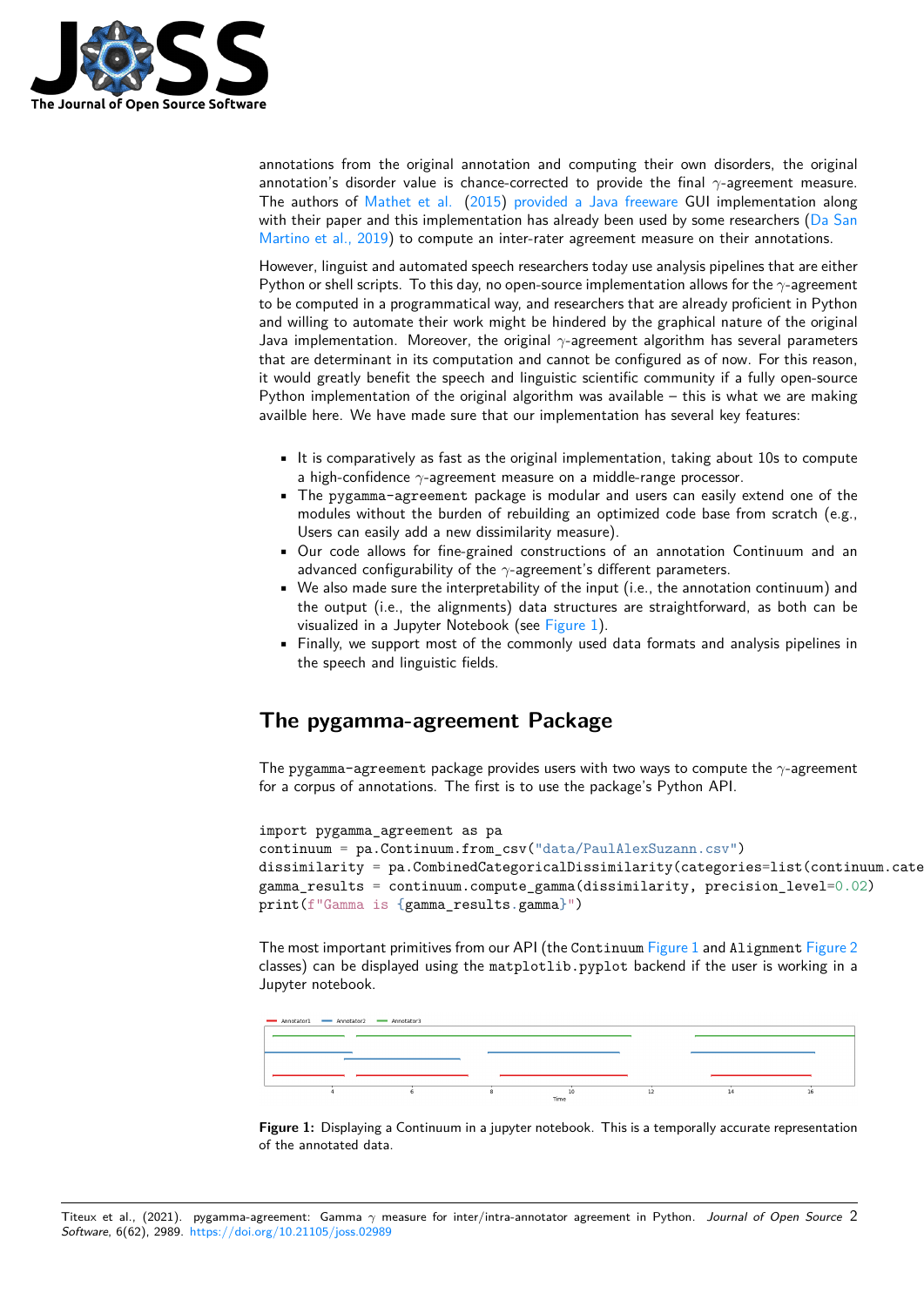

|     | Annotator1 | Annotator2 - Annotator3 |                   |   |     |  |
|-----|------------|-------------------------|-------------------|---|-----|--|
|     |            |                         |                   |   |     |  |
|     |            |                         |                   |   |     |  |
|     |            |                         |                   |   |     |  |
|     |            |                         |                   |   |     |  |
| 0.0 | <b></b>    |                         |                   | . | 3.U |  |
|     |            |                         | All companies and |   |     |  |

**Figure 2:** Displaying an Alignment in a jupyter notebook. This is a visual and schematic representation of the alignment computed between annotations of the original continuum (the order of units is respected but the annotations are scaled for visual clarity).

The second is a command-line application that can be invoked directly from the shell, for those who prefer to use shell scripts for corpus processing:

pygamma-agreement corpus/\*.csv --confidence\_level 0.02 --output\_csv results.csv

We support a variety of commonly used annotation formats among speech researchers and linguists: RTTM, ELAN, TextGrid, CSV and pyannote.core.Annotation objects.

Computing the *γ*-agreement requires both array manipulation and the solving of multiple optimization problem formulated as Mixed-Integer Programming (MIP) problems. We thus used the *de facto* standard for all of our basic array operations, NumPy (Harris et al., 2020). Since some parts of the algorithm are fairly demanding, we made sure that these parts were heavily optimized using numba (Lam et al., 2015). We used cvxpy's (Diamond & Boyd, 2016) MIP-solving framework to solve the optimization problem. For time-based annotations, we rely on primitives from pyannote.core (Bredin et al., 2020). We [made sure that it](#page-3-3) is robustly tested using the widely-adopted pytest testing framework. We also made sure that pygamma-agreement's outputs [matched both the](#page-4-2) theoretical values fro[m the original paper](#page-3-4) [and t](#page-3-4)hose of the Java freeware. Travis CI is used to run tests to ensure package quality is maintained and most of the code is type-hinte[d and has descriptiv](#page-3-5)e docstrings, both of which can be leveraged by IDEs to ease the use of the API.

We provide a user documentation as well as an example Jupyter notebook in the package's repository. Additionally, we have used and tested pygamma-agreement in conjunction with the development of our own custom-built annotation platform, Seshat (Titeux et al., 2020). In Table 1, we present two use cases for our implementation of the *γ*-agreement measure on two corpora. Thes[e two corpora, r](https://pygamma-agreement.readthedocs.io/en/latest/)anging from medical interviews to child recording, allowed us to evaluate the performance of the *γ*-agreement on a wide panel of annotation types.

**Ta[ble 1:](#page-2-0)** *γ* Inter-rater agreement for clinical interviews (16 samples) and c[hild-centered day-lon](#page-4-3)g recordings (20 samples).

<span id="page-2-0"></span>

| Corpus                           | Annotation                  | # Classes Mean of $\gamma$ |
|----------------------------------|-----------------------------|----------------------------|
| Clinical Interviews Turn-Takings |                             | 0.64                       |
| Clinical Interviews              | Utterances                  | 0.61                       |
| Child Recordings                 | Speech Activity             | 0.46                       |
| Child Recordings                 | Child/Adult-directed speech | 0.27                       |

The package is published in  $PyPi$ , thus, pygamma-agreement can be installed using pip.

### **Future Work**

This implementation of the *γ*-agreement opens the path for a number of potential extensions:

• An obvious improvement is to add support for the "*γ*-cat" metric, a complement measure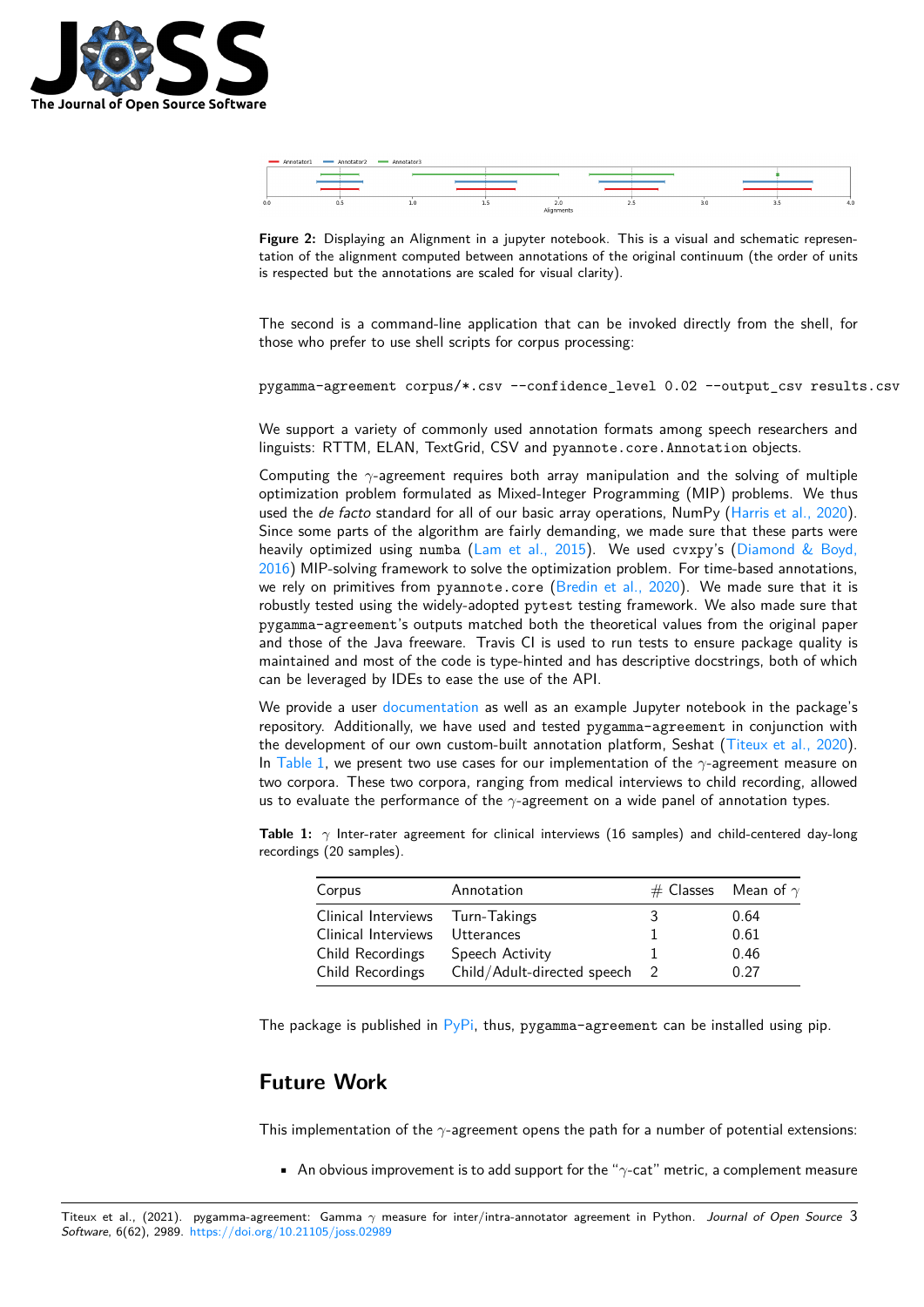

(Mathet, 2017) for the *γ*-agreement.

- The *γ*-agreement's theoretical framework allows for some useful improvements such as:
	- **–** The implementation of new dissimilarities, such as a sequence-based dissimilarity (based on the Levenshtein distance), an ordinal dissimilarity (for ordered sets of [categories](#page-4-4)) and a scalar dissimilarity.
	- **–** For categorical annotations, the support for an undefined set of categories, with annotators using different sets of categories. This would be solved using an adapted implementation of the Hungarian Algorithm. This could be useful in unconstrained diarization annotation tasks.
	- **–** More hypothetically, the possibility to have so-called "soft alignments," where a unit has weighted alignments with other units in its continuum.

# **Acknowledgements**

We are thankful to Yann Mathet for his help on understanding his work on the *γ*-agreement. We also thank Xuan-Nga Cao, Anne-Catherine Bachoux-Lévy and Emmanuel Dupoux for their advice, as well as Julien Karadayi for helpful discussions and feedback. This work is funded in part by the Agence Nationale pour la Recherche (ANR-17-EURE-0017Frontcog, ANR-10- IDEX-0001-02 PSL\*, ANR-19-P3IA-0001PRAIRIE 3IA Institute) and Grants from Neuratris, from Facebook AI Research (Research Gift), Google (Faculty Research Award), Microsoft Research (Azure Credits and Grant), and Amazon Web Service (AWS Research Credits).

# **References**

- Bredin, H., Yin, R., Coria, J. M., Gelly, G., Korshunov, P., Lavechin, M., Fustes, D., Titeux, H., Bouaziz, W., & Gill, M. (2020). Pyannote.audio: Neural building blocks for speaker diarization. *ICASSP 2020 - 2020 IEEE International Conference on Acoustics, Speech and Signal Processing (ICASSP)*, 7124–7128. https://doi.org/10.1109/ICASSP40776.2020. 9052974
- <span id="page-3-5"></span>Carletta, J. (1996). Assessing agreement on classification tasks: The kappa statistic. *Computational Linguistics*, *22*(2), 249–254. htt[ps://www.aclweb.org/anthology/J96-2004](https://doi.org/10.1109/ICASSP40776.2020.9052974)
- <span id="page-3-0"></span>Da [San Mart](https://doi.org/10.1109/ICASSP40776.2020.9052974)ino, G., Yu, S., Barrón-Cedeño, A., Petrov, R., & Nakov, P. (2019). Fine-grained analysis of propaganda in news article. *Proceedings of the 2019 Conference on Empirical Methods in Natural Language Processi[ng and the 9th International Joint Conference](https://www.aclweb.org/anthology/J96-2004) on Natural Language Processing (EMNLP-IJCNLP)*, 5636–5646. https://doi.org/10.18653/ v1/D19-1565
- <span id="page-3-2"></span>Diamond, S., & Boyd, S. (2016). CVXPY: A python-embedded modeling language for convex optimization. *J. Mach. Learn. Res.*, *17*(1), 2909–2913.
- Gw[et, K. Li. \(201](https://doi.org/10.18653/v1/D19-1565)2). *Handbook of inter-rater reliability.* 6–7.
- <span id="page-3-4"></span>Harris, C. R., Millman, K. J., Walt, S. J. van der, Gommers, R., Virtanen, P., Cournapeau, D., Wieser, E., Taylor, J., Berg, S., Smith, N. J., Kern, R., Picus, M., Hoyer, S., Kerkwijk, M. H. van, Brett, M., Haldane, A., R'ıo, J. F. del, Wiebe, M., Peterson, P., … Oliphant, T. E. (2020). Array programming with NumPy. *Nature*, *585*(7825), 357–362. https: //doi.org/10.1038/s41586-020-2649-2
- <span id="page-3-3"></span><span id="page-3-1"></span>Krippendorff, K. (2011). *Computing krippendorff's alpha-reliability*. https://repository.upenn. edu/asc\_papers/43/